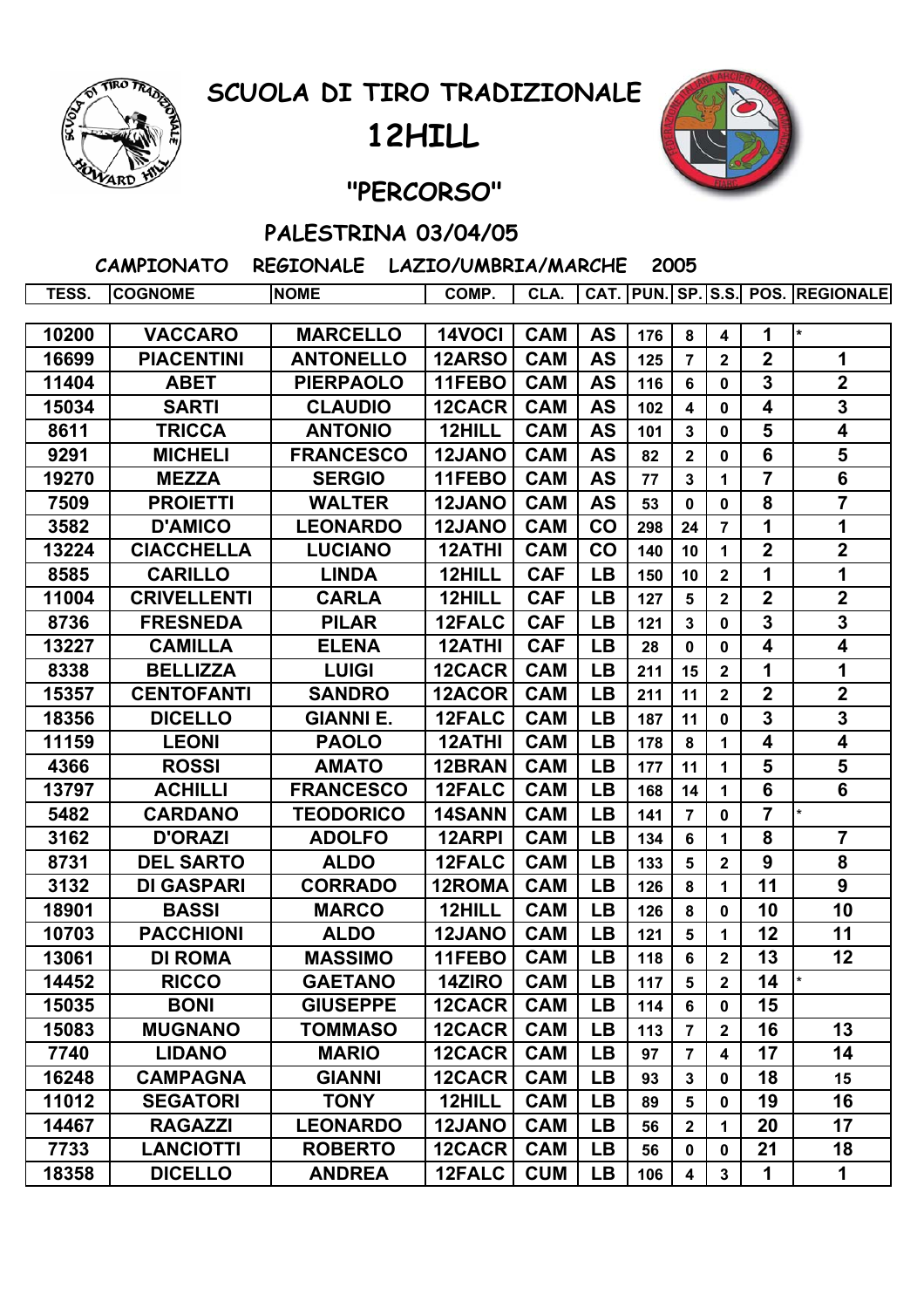| 13978 | <b>ACHILLI</b>       | <b>LORENZO</b>     | 12FALC        | <b>CUM</b> | <b>LB</b>      | 82  | $\overline{\mathbf{4}}$ | $\mathbf 0$             | $\boldsymbol{2}$        | $\boldsymbol{2}$        |
|-------|----------------------|--------------------|---------------|------------|----------------|-----|-------------------------|-------------------------|-------------------------|-------------------------|
| 15889 | <b>D'ORAZI</b>       | <b>MATTEO</b>      | 12ARPI        | <b>CUM</b> | <b>LB</b>      | 80  | $\mathbf{3}$            | $\mathbf 0$             | 3                       | $\mathbf 3$             |
| 13229 | <b>PETTINATI</b>     | <b>SIMONE</b>      | <b>12ATHI</b> | <b>SCM</b> | <b>LB</b>      | 76  | $\overline{2}$          | 1                       | 1                       | 1                       |
| 12906 | <b>PUCINISCHI</b>    | <b>LUCIA</b>       | 12CACR        | <b>CAF</b> | R <sub>l</sub> | 104 | $\overline{\mathbf{4}}$ | 0                       | 1                       | 1                       |
| 12256 | <b>DOMENICUCCI</b>   | <b>OMBRETTA</b>    | 12FALC        | <b>CAF</b> | R <sub>l</sub> | 89  | $\overline{7}$          | 0                       | $\overline{\mathbf{2}}$ | $\overline{2}$          |
| 17958 | <b>GOMES S.</b>      | A. MARIA           | 12TRED        | <b>CAF</b> | <b>RI</b>      | 82  | 4                       | 0                       | 3                       | $\mathbf 3$             |
| 16496 | <b>GORGA</b>         | <b>PATRIZIA</b>    | 14ZIRO        | <b>CAF</b> | <b>RI</b>      | 79  | $\mathbf{3}$            | 1                       | 4                       | $\overline{\mathbf{4}}$ |
| 20200 | <b>DAPRA'</b>        | <b>BERENICE</b>    | 120RSI        | <b>CAF</b> | R <sub>l</sub> | 71  | $\mathbf{3}$            | 1                       | 5                       | 5                       |
| 15352 | <b>BIANCHI</b>       | <b>MARISTELLA</b>  | <b>12JANO</b> | <b>CAF</b> | <b>RI</b>      | 70  | $\mathbf 2$             | 1                       | 6                       | 6                       |
| 19089 | <b>CALDAROLA</b>     | <b>GEMMA</b>       | 15CAST        | <b>CAF</b> | <b>RI</b>      | 69  | 5                       | $\mathbf{2}$            | $\overline{7}$          | $\star$                 |
| 19970 | <b>FRASCANGELI</b>   | <b>LUCIA</b>       | <b>120RSI</b> | <b>CAF</b> | R <sub>l</sub> | 64  | $\mathbf 2$             | 0                       | 8                       | $\overline{7}$          |
| 19012 | <b>ALBOLINO</b>      | <b>MARIAGRAZIA</b> | 12JANO        | <b>CAF</b> | R <sub>l</sub> | 50  | $\mathbf 0$             | $\mathbf 0$             | 9                       | 8                       |
| 8732  | <b>DEL SARTO</b>     | <b>GUIDO</b>       | 12FALC        | <b>CAM</b> | R <sub>l</sub> | 284 | 24                      | 6                       | 1                       | 1                       |
| 2087  | <b>GRASSI</b>        | <b>GIOVANNI B.</b> | 12ROMA        | <b>CAM</b> | <b>RI</b>      | 271 | 21                      | 1                       | $\overline{\mathbf{2}}$ | $\mathbf{2}$            |
| 11905 | <b>PASQUALINI</b>    | <b>GIANCARLO</b>   | 12NEPI        | <b>CAM</b> | <b>RI</b>      | 252 | 14                      | 5                       | 3                       | $\mathbf 3$             |
| 15822 | <b>ZANELLI</b>       | <b>MAURIZIO</b>    | 12ACOR        | <b>CAM</b> | R <sub>l</sub> | 236 | 16                      | $\mathbf 2$             | 4                       | $\overline{\mathbf{4}}$ |
| 17448 | <b>PIZZO</b>         | <b>ANTONIO</b>     | 14VOCI        | <b>CAM</b> | R <sub>l</sub> | 231 | 9                       | $\overline{2}$          | 5                       |                         |
| 9290  | <b>GUIDI</b>         | <b>ROBERTO</b>     | 12JANO        | <b>CAM</b> | <b>RI</b>      | 223 | 15                      | 4                       | 6                       | 6                       |
| 18375 | <b>VINCENTI</b>      | <b>MARIO</b>       | 12ACOR        | <b>CAM</b> | R <sub>l</sub> | 221 | 15                      | 4                       | $\overline{7}$          | $\overline{7}$          |
| 5515  | <b>LUCCI</b>         | <b>ADRIANO</b>     | 12HILL        | <b>CAM</b> | <b>RI</b>      | 206 | 8                       | 4                       | 8                       | 8                       |
| 8801  | <b>CANTALUPO</b>     | <b>SERGIO</b>      | 14VOCI        | <b>CAM</b> | R <sub>l</sub> | 200 | 8                       | $\mathbf 0$             | 9                       |                         |
| 4365  | <b>SBARDELLA</b>     | <b>MARIO</b>       | 12BRAN        | <b>CAM</b> | <b>RI</b>      | 190 | 10                      | $\mathbf{3}$            | 10                      | 9                       |
| 10202 | <b>TORRE</b>         | <b>SANTO</b>       | 12NEPI        | <b>CAM</b> | R <sub>l</sub> | 187 | 11                      | 1                       | 11                      | 10                      |
| 15356 | <b>GRAZIOSI</b>      | <b>GRAZIOSO</b>    | 12ACOR        | <b>CAM</b> | <b>RI</b>      | 187 | $\overline{7}$          | $\mathbf{3}$            | 12                      | 11                      |
| 18329 | <b>CENTI</b>         | <b>GIANLUCA</b>    | 12ROMA        | <b>CAM</b> | R <sub>l</sub> | 186 | 10                      | 3                       | 13                      | 12                      |
| 9672  | <b>CASSANDRA</b>     | <b>MAURIZIO</b>    | 12CACR        | <b>CAM</b> | R <sub>l</sub> | 181 | 9                       | $\mathbf 0$             | 14                      | 13                      |
| 75    | <b>MATTIANGELI</b>   | <b>ENRICO</b>      | 04ABAM        | <b>CAM</b> | R <sub>l</sub> | 180 | 12                      | 5                       | 15                      |                         |
| 19013 | <b>SPEZIE</b>        | <b>EMILIO</b>      | 12JANO        | <b>CAM</b> | R <sub>l</sub> | 178 | 8                       | 1                       | 16                      | 14                      |
| 2597  | <b>COCULO</b>        | <b>BARTOLOMEO</b>  | 12TRED        | <b>CAM</b> | <b>RI</b>      | 177 | 9                       | $\mathbf{3}$            | 17                      | 15                      |
| 13474 | <b>SABA</b>          | <b>RAFFAELE</b>    | 12LUPO        | <b>CAM</b> | <b>RI</b>      | 174 | 8                       | $\mathbf{3}$            | 18                      | 16                      |
| 7721  | <b>GIAMPAOLO</b>     | <b>RIZIERO</b>     | 12CACR        | <b>CAM</b> | <b>RI</b>      | 173 | 14                      | 5                       | 19                      | 17                      |
| 8411  | <b>DI MARCO</b>      | <b>ANTONIO</b>     | 12JANO        | <b>CAM</b> | <b>RI</b>      | 171 | 11                      | 0                       | 20                      | 18                      |
| 7739  | <b>CACCIOTTI</b>     | <b>GABBRIELE</b>   | 12CACR        | <b>CAM</b> | R <sub>l</sub> | 167 | 9                       | 0                       | 21                      | 19                      |
| 15327 | <b>SEROLA</b>        | <b>ALBERTO</b>     | 12ROMA        | <b>CAM</b> | <b>RI</b>      | 166 | 8                       | $\overline{2}$          | 22                      | 20                      |
| 14251 | <b>DELLA VECCHIA</b> | <b>ROBERTO</b>     | 12FALC        | <b>CAM</b> | <b>RI</b>      | 162 | 5                       | $\mathbf 0$             | 23                      | 21                      |
| 16014 | <b>ANGELICI</b>      | <b>ALESSANDRO</b>  | 11FEBO        | <b>CAM</b> | <b>RI</b>      | 157 | $\overline{7}$          | $\overline{2}$          | 24                      | $22 \,$                 |
| 14523 | <b>CASTELLANETA</b>  | <b>MICHELE</b>     | 15CAST        | <b>CAM</b> | <b>RI</b>      | 156 | 12                      | $\mathbf{3}$            | 25                      | I∗                      |
| 7345  | <b>BIANCONI</b>      | <b>GINO</b>        | 12NEPI        | <b>CAM</b> | <b>RI</b>      | 155 | 5                       | $\mathbf{2}$            | 26                      | 18                      |
| 3118  | <b>FIORE</b>         | <b>ANTONIO</b>     | 12ROMA        | <b>CAM</b> | <b>RI</b>      | 153 | $\boldsymbol{9}$        | $\overline{2}$          | 27                      | 19                      |
| 12255 | <b>CERRA</b>         | <b>ANTONIO</b>     | 12FALC        | <b>CAM</b> | R <sub>l</sub> | 152 | 9                       | $\overline{3}$          | 28                      | 20                      |
| 10526 | <b>MARTIGNONI</b>    | <b>PAOLO</b>       | <b>12FALC</b> | <b>CAM</b> | <b>RI</b>      | 152 | 8                       | $\overline{2}$          | 29                      | 21                      |
| 7627  | <b>PERINI</b>        | <b>ALFREDO</b>     | 12BRAN        | <b>CAM</b> | <b>RI</b>      | 150 | 6                       | $\overline{2}$          | 30                      | 22                      |
| 18542 | <b>BUCCINO</b>       | <b>EDOARDO</b>     | 14VOCI        | <b>CAM</b> | <b>RI</b>      | 148 | 4                       | 1                       | 31                      | $\star$                 |
| 18357 | <b>DICELLO</b>       | <b>ALESSANDRO</b>  | <b>12FALC</b> | <b>CAM</b> | R <sub>l</sub> | 144 | 8                       | 1                       | 32                      | 23                      |
| 15355 | <b>SALUSTI</b>       | <b>CLAUDIO</b>     | 12JANO        | <b>CAM</b> | <b>RI</b>      | 139 | $\overline{7}$          | $\mathbf{2}$            | 33                      | 24                      |
| 7676  | <b>DE SANTIS</b>     | <b>SANDRO</b>      | 12ACOR        | <b>CAM</b> | <b>RI</b>      | 131 | $\mathbf{3}$            | 0                       | 34                      | 25                      |
| 19972 | <b>MACCIONE</b>      | <b>PAOLO</b>       | <b>12ATHI</b> | <b>CAM</b> | R <sub>l</sub> | 127 | $5\phantom{1}$          | $\overline{\mathbf{3}}$ | 35                      | 26                      |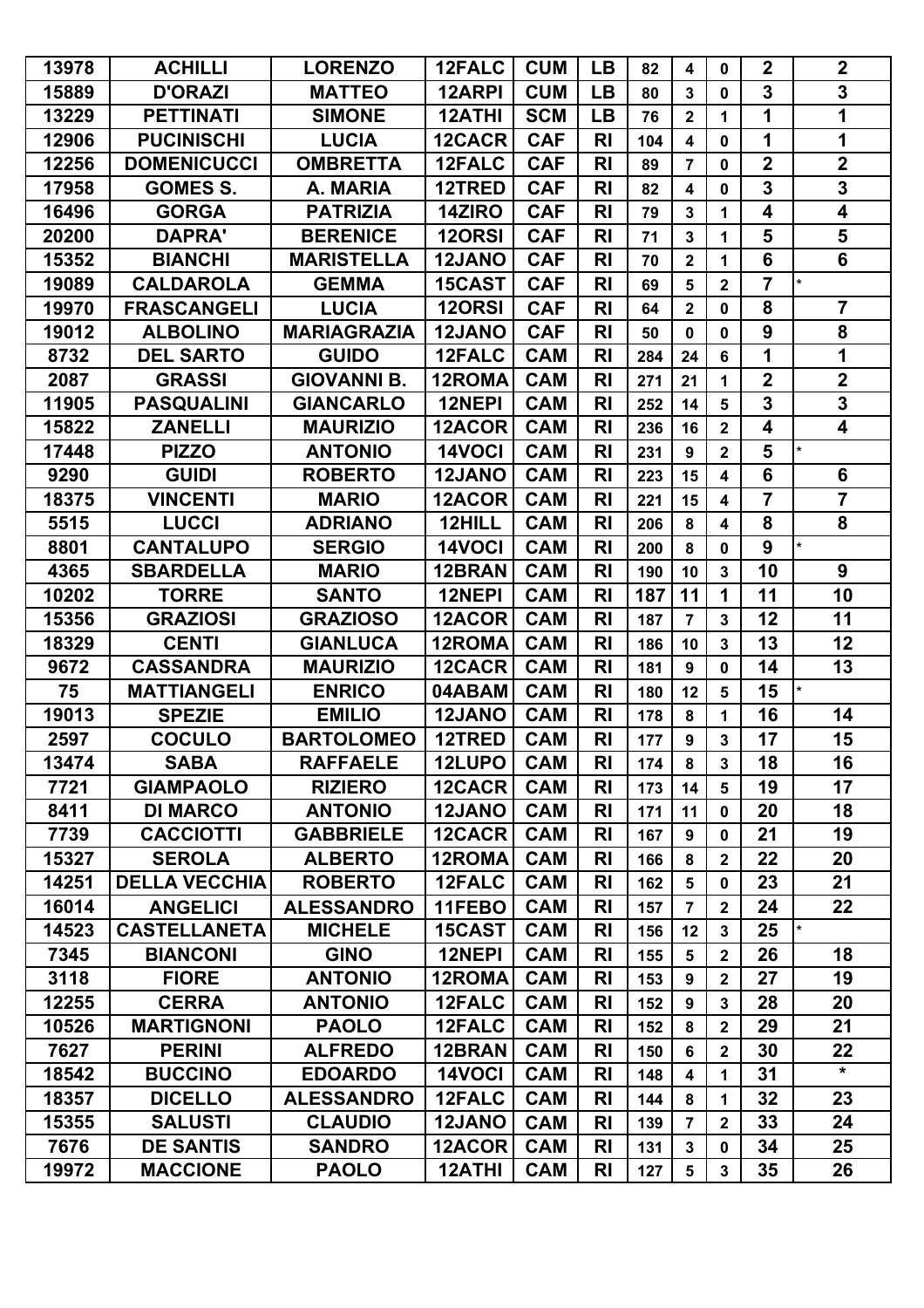| 17930 | <b>CAMMERINESI</b> | <b>MARCO</b>       | <b>120RSI</b> | <b>CAM</b> | <b>RI</b>      | 124 | 10                      | $\overline{\mathbf{4}}$ | 36                      | 27                      |
|-------|--------------------|--------------------|---------------|------------|----------------|-----|-------------------------|-------------------------|-------------------------|-------------------------|
| 12763 | <b>ANASTASI</b>    | <b>GIANCARLO</b>   | 12BRAN        | <b>CAM</b> | R <sub>l</sub> | 123 | $\overline{7}$          | 1                       | 37                      | 28                      |
| 11570 | <b>LUCISANO</b>    | <b>VINCENZO</b>    | <b>12ATHI</b> | <b>CAM</b> | R <sub>l</sub> | 123 | 5                       | 4                       | 38                      | 29                      |
| 17387 | <b>SALVATORI</b>   | <b>PAOLO</b>       | 12CACR        | <b>CAM</b> | R <sub>l</sub> | 114 | 4                       | 0                       | 39                      | 30                      |
| 17321 | <b>NORI</b>        | <b>STEFANO</b>     | 12CACR        | <b>CAM</b> | R <sub>l</sub> | 106 | $\mathbf{2}$            | 1                       | 40                      | 31                      |
| 20004 | <b>DEL BROCCO</b>  | <b>ANDREA</b>      | 12FALC        | <b>CAM</b> | R <sub>l</sub> | 103 | $\overline{\mathbf{7}}$ | 1                       | 41                      | 32                      |
| 20070 | <b>NASCENZI</b>    | <b>PAOLO</b>       | 12ACOR        | <b>CAM</b> | R <sub>l</sub> | 80  | $\overline{2}$          | 0                       | 42                      | 33                      |
| 19732 | <b>STEFANO</b>     | <b>FALOMI</b>      | 12HILL        | <b>CAM</b> | R <sub>l</sub> | 68  | $\overline{\mathbf{2}}$ | $\overline{\mathbf{2}}$ | 43                      | 34                      |
| 17924 | <b>ZINNA</b>       | <b>CESARE</b>      | <b>120RSI</b> | <b>CAM</b> | R <sub>l</sub> | 67  | 1                       | 0                       | 44                      | 35                      |
| 20069 | <b>NASCENZI</b>    | <b>NOEMI</b>       | 12ACOR        | <b>CUF</b> | <b>RI</b>      | 34  | $\mathbf 0$             | $\mathbf{3}$            | 1                       | 1                       |
| 15821 | <b>ZANELLI</b>     | <b>LORENZO</b>     | 12ACOR        | <b>CUM</b> | R <sub>l</sub> | 320 | 26                      | 8                       | 1                       | 1                       |
| 17937 | <b>ANGIOLILLO</b>  | <b>MARCO</b>       | <b>120RSI</b> | <b>CUM</b> | R <sub>l</sub> | 279 | 19                      | $\overline{7}$          | $\overline{\mathbf{2}}$ | $\overline{2}$          |
| 15984 | <b>ANGELICI</b>    | <b>FRANCESCO</b>   | 11FEBO        | <b>CUM</b> | R <sub>l</sub> | 265 | 19                      | 5                       | 3                       | $\mathbf 3$             |
| 16435 | <b>CAPRIA</b>      | <b>ARTURO</b>      | 11FEBO        | <b>CUM</b> | <b>RI</b>      | 203 | 11                      | $\overline{\mathbf{2}}$ | 4                       | 4                       |
| 19971 | <b>CAMMERINESI</b> | <b>MARCO</b>       | <b>120RSI</b> | <b>CUM</b> | <b>RI</b>      | 200 | 11                      | $\overline{\mathbf{2}}$ | 5                       | $\overline{\mathbf{5}}$ |
| 14504 | <b>LUCISANO</b>    | <b>FRANCESCO</b>   | 12ATHI        | <b>CUM</b> | R <sub>l</sub> | 159 | $\boldsymbol{9}$        | $\overline{\mathbf{2}}$ | 6                       | $6\phantom{a}$          |
| 13536 | <b>SABA</b>        | <b>SARA</b>        | 12LUPO        | <b>SCF</b> | <b>RI</b>      | 84  | $\overline{\mathbf{2}}$ | $\mathbf 0$             | 1                       | 1                       |
| 16729 | <b>VIZZACCARO</b>  | <b>GIULIO</b>      | 12JANO        | <b>SCM</b> | R <sub>l</sub> | 185 | 11                      | $\mathbf{2}$            | 1                       | 1                       |
| 12724 | <b>BIANCHI</b>     | <b>ENEA</b>        | 12HILL        | <b>SCM</b> | R <sub>l</sub> | 95  | 5                       | 1                       | $\overline{\mathbf{2}}$ | $\boldsymbol{2}$        |
| 16727 | <b>SCROCCA</b>     | <b>MATTEO</b>      | 12JANO        | <b>SCM</b> | R <sub>l</sub> | 95  | 1                       | 0                       | $\overline{\mathbf{3}}$ | $\overline{\mathbf{3}}$ |
| 16702 | <b>AMICI</b>       | <b>TIZIANO</b>     | 12ARSO        | <b>SCM</b> | <b>RI</b>      | 64  | $\overline{2}$          | 0                       | 4                       | 4                       |
| 14309 | <b>ROCCHI</b>      | <b>VALERIO</b>     | 12LUPO        | <b>SCM</b> | R <sub>l</sub> | 10  | $\mathbf 0$             | $\mathbf 0$             | 5                       | $\overline{\mathbf{5}}$ |
| 8726  | <b>LUSIGNANI</b>   | <b>DARIO</b>       | 12TRED        | <b>CAM</b> | <b>SL</b>      | 437 | 43                      | 16                      | 1                       | 1                       |
| 19969 | <b>D'ALESSIO</b>   | <b>PAOLO</b>       | <b>120RSI</b> | <b>CAM</b> | <b>SL</b>      | 348 | 30                      | 10                      | $\overline{\mathbf{2}}$ | $\mathbf 2$             |
| 14028 | <b>BOVE</b>        | <b>MARCO</b>       | 12TRED        | <b>CAM</b> | <b>SL</b>      | 339 | 27                      | $\boldsymbol{9}$        | 3                       | $\mathbf 3$             |
| 6138  | <b>POMPILI</b>     | <b>ANGELO</b>      | 12JANO        | <b>CAM</b> | <b>SL</b>      | 328 | 30                      | $\boldsymbol{9}$        | $\overline{\mathbf{4}}$ | 4                       |
| 17935 | <b>MISURACA</b>    | <b>ETTORE</b>      | <b>120RSI</b> | <b>CAM</b> | <b>SL</b>      | 312 | 29                      | 8                       | 5                       | $\overline{\mathbf{5}}$ |
| 9292  | <b>TOCCI</b>       | <b>PIETRO</b>      | 12JANO        | <b>CAM</b> | <b>SL</b>      | 304 | 20                      | $\boldsymbol{9}$        | 6                       | $6\phantom{1}$          |
| 16694 | <b>AMICI</b>       | <b>GILBERTO</b>    | 12ARSO        | <b>CAM</b> | <b>SL</b>      | 296 | 20                      | $\overline{\mathbf{4}}$ | $\overline{7}$          | $\overline{\mathbf{7}}$ |
| 18794 | <b>D'ANTIMI</b>    | <b>GIANLUCA</b>    | 12ARSO        | <b>CAM</b> | <b>SL</b>      | 241 | 13                      | $\overline{\mathbf{4}}$ | 8                       | 8                       |
| 18246 | <b>GENOVESE</b>    | <b>SAMUELE</b>     | 120RSI        | <b>CUM</b> | <b>SL</b>      | 199 | 11                      | $\mathbf{2}$            | 9                       | 9                       |
| 6286  | <b>GUTIERREZ</b>   | <b>DORIS</b>       | 12TRED        | <b>CAF</b> | <b>SI</b>      | 381 | 41                      | 8                       | 1                       | 1                       |
| 7677  | <b>MATWIJOW</b>    | <b>EWA</b>         | 12VERO        | <b>CAF</b> | SI             | 365 | 35                      | 12                      | $\overline{\mathbf{2}}$ | $\overline{2}$          |
| 3208  | <b>LURASCHI</b>    | <b>ALESSANDRA</b>  | 12ACOR        | <b>CAF</b> | <b>SI</b>      | 325 | 23                      | $\overline{7}$          | 3                       | $\overline{\mathbf{3}}$ |
| 8134  | <b>CICCHETTI</b>   | <b>FIORELLA</b>    | 12FALC        | <b>CAF</b> | <b>SI</b>      | 200 | 16                      | $\overline{\mathbf{4}}$ | 4                       | 4                       |
| 10803 | <b>DI ROSA</b>     | <b>VITTORIO</b>    | 12TRED        | <b>CAM</b> | <b>SI</b>      | 499 | 59                      | 24                      | 1                       | 1                       |
| 11451 | <b>RUGGERI</b>     | <b>FABIO</b>       | 12JANO        | <b>CAM</b> | <b>SI</b>      | 463 | 51                      | 20                      | $\overline{2}$          | $\overline{2}$          |
| 4639  | <b>MORABITO</b>    | NICOLO'            | 12VERO        | <b>CAM</b> | <b>SI</b>      | 459 | 51                      | 18                      | 3                       | $\mathbf 3$             |
| 8133  | <b>SIMONI</b>      | <b>ENRICO</b>      | 12FALC        | <b>CAM</b> | <b>SI</b>      | 456 | 50                      | 17                      | 4                       | $\overline{\mathbf{4}}$ |
| 18559 | <b>DI NARDO</b>    | <b>FABRIZIO</b>    | <b>120RSI</b> | <b>CAM</b> | SI             | 451 | 51                      | 13                      | 5                       | $\overline{\mathbf{5}}$ |
| 6282  | <b>PATANE'</b>     | <b>ANTONIO</b>     | 12ACOR        | <b>CAM</b> | <b>SI</b>      | 439 | 47                      | 22                      | 6                       | $6\phantom{a}$          |
| 4000  | <b>D'ANTONIO</b>   | <b>ETTORE</b>      | 12ACOR        | <b>CAM</b> | <b>SI</b>      | 415 | 43                      | 14                      | $\overline{7}$          | $\overline{7}$          |
| 18558 | <b>DI NARDO</b>    | <b>MASSIMO</b>     | <b>120RSI</b> | <b>CAM</b> | <b>SI</b>      | 394 | 38                      | 20                      | 8                       | 8                       |
| 17927 | <b>DI NARDO</b>    | <b>MAURO</b>       | 120RSI        | <b>CAM</b> | <b>SI</b>      | 392 | 37                      | 13                      | 9                       | 9                       |
| 12762 | <b>LUDOVICI</b>    | <b>ALESSANDRO</b>  | 12VERO        | <b>CAM</b> | <b>SI</b>      | 390 | 42                      | 21                      | 10                      | 10                      |
| 13475 | <b>SABA</b>        | <b>GIANANTONIO</b> | 12LUPO        | <b>CAM</b> | <b>SI</b>      | 386 | 52                      | 13                      | 11                      | 11                      |
| 17934 | <b>BOCCI</b>       | <b>MARCO</b>       | 12ORSI        | <b>CAM</b> | SI             | 380 | 41                      | $\overline{7}$          | 12                      | 12                      |